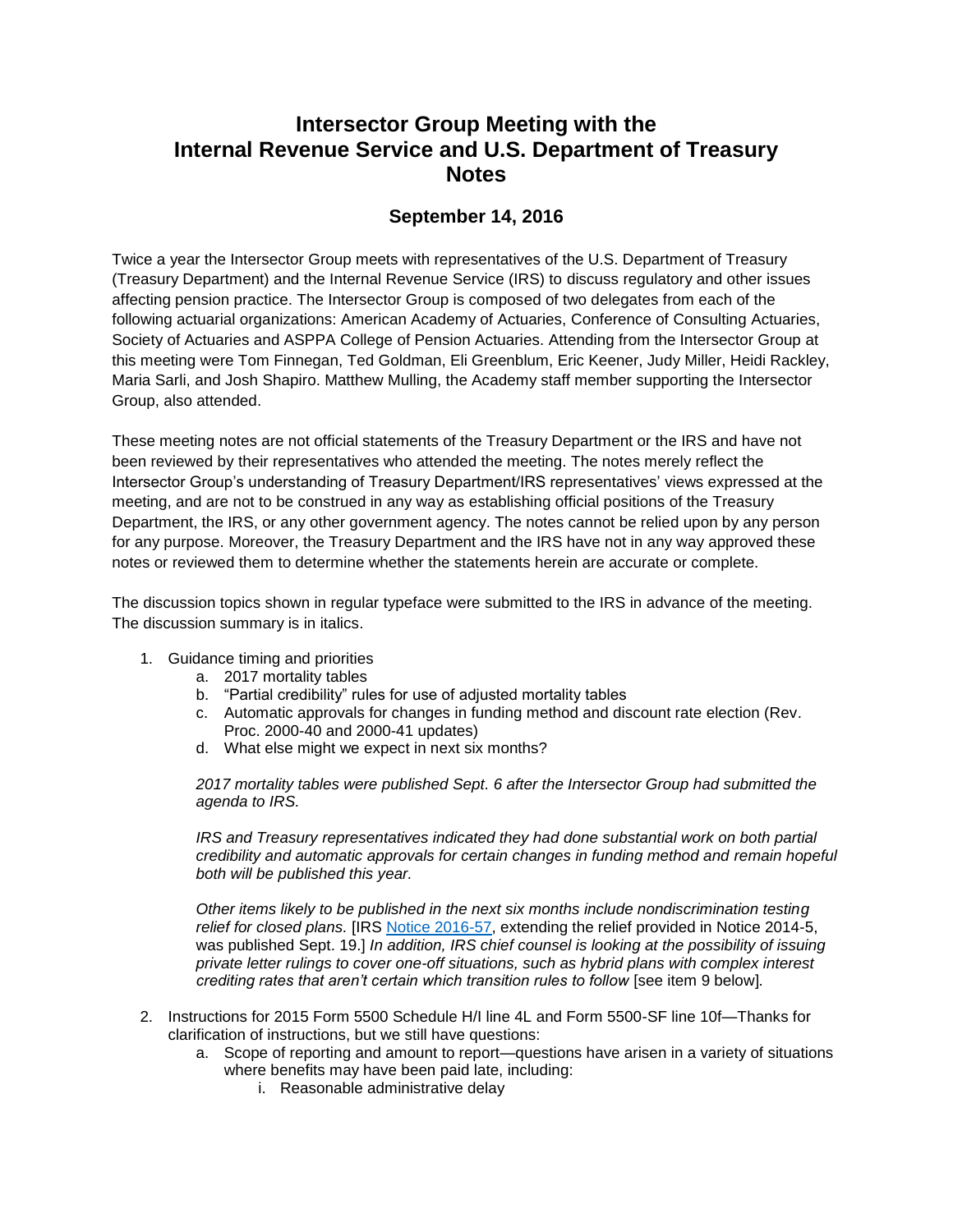- ii. Missing participant located and "caught up" by plan year-end (e.g., required beginning date was April 1, 2015, but due to delay locating participant, benefits actually started October 1, 2015, and participant received six months' back payments with interest)
- iii. Plan requires terminated vested participants to start benefits at normal retirement date
- iv. Plan requires automatic de minimis cashouts
- v. Operational errors that resulted in underpayment of benefits have been discovered but not yet corrected
- vi. Qualified domestic relations order requires alternate payee to start benefits at a specified date

*Of the six scenarios presented, IRS representatives indicated that only number (v.)—an operational error resulting in underpayment of benefits has been discovered but not corrected at plan year-end—would trigger reporting.*

b. Reasonable estimates of "total amount"

*IRS representatives indicated plan administrators should "make their best guess" as to the total underpaid amounts. The only consequence of reporting an incorrect number would likely be a request to file an amended Form.*

c. What does the agency plan to do with plans that answer "Yes" and report an amount? Do "compliance checks" automatically trigger audits?

*IRS representatives stated that answering "Yes" will not automatically trigger an audit. It may trigger a "compliance check" letter from the [Employee Plans Compliance Unit](https://www.irs.gov/retirement-plans/employee-plans-compliance-unit-epcu-current-projects-failure-to-provide-a-benefit) asking whether the failure was corrected. The plan administrator's failure to respond to the compliance check letter may trigger an audit.*

d. Reasonable efforts to locate missing participants—proposed 2019 instructions would require plans to use *all* the methods listed in Field Assistance Bulletin (FAB) 2014-01, but many large plans go straight to commercial locator services. Also, the recent IRS guidance indicated that a sponsor can apparently currently satisfy the Schedule H, Line 4l "reasonable efforts" standard for locating missing participants without strictly following FAB 2014-01. In particular, it appears that using only *one* of the search methods in the FAB might be acceptable.

*IRS representatives agreed that using only one of the search methods in the DOL Field Assistance Bulletin would be sufficient. They noted [Revenue Procedure 2013-12](https://www.irs.gov/pub/irs-drop/rp-13-12.pdf) states the IRS position on locating missing participants. The IRS representatives also noted the Department of Labor would be concerned if search costs are charged to the participant.*

Supplemental Note: Revenue Procedure 2013-12 provides:

"Reasonable actions must be taken to find all current and former participants and beneficiaries to whom additional benefits are due, but who have not been located after a mailing to the last known address. In general, such actions include, but are not limited to, a mailing to the individual's last known address using certified mail, and, if that is unsuccessful, an additional search method, such as the use of the Social Security letter forwarding program, a commercial locator service, a credit reporting agency, or Internet search tools. Depending on the facts and circumstances, the use of more than one of these additional search methods may be appropriate. A plan will not be considered to have failed to correct a failure due to the inability to locate an individual if reasonable actions to locate the individual have been undertaken in accordance with this paragraph;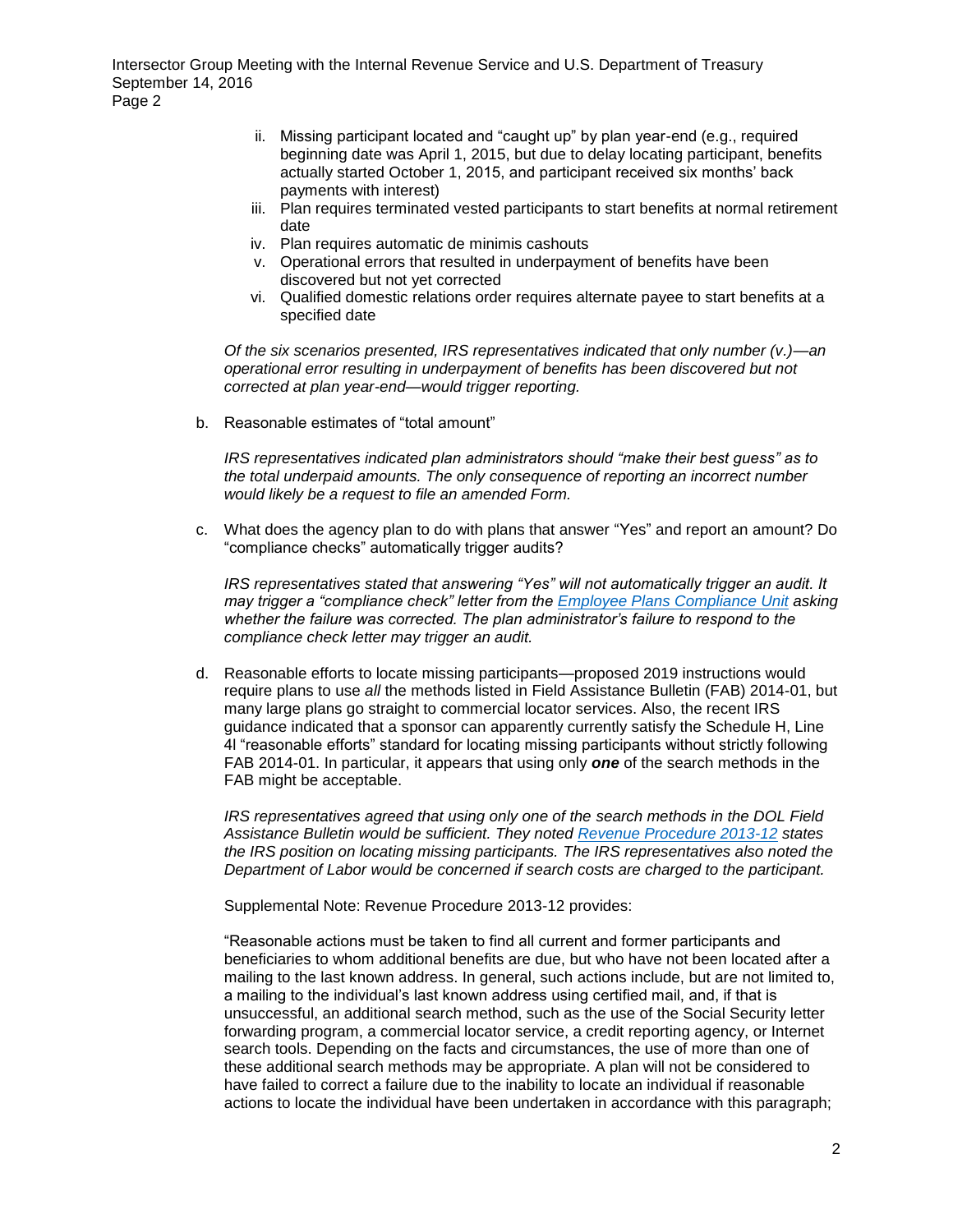> provided that, if the individual is later located, the additional benefits are provided to the individual at that time."

3. Updating outdated mortality tables—411(d)(6) presents a barrier to updating old tables in some cases. Often the new table is better for almost all purposes, but not for some (such as late retirement increases, extreme participant/spouse age differences). Any possibility of getting anticutback relief to replace mortality tables that are no longer reasonable with tables that are reasonable (perhaps in conjunction with rules updating 430 base mortality tables and projection scales)?

*IRS noted that the rules are focused on the statutory protection of accrued benefits. However, IRS and Treasury representatives listened to the Intersector Group's concerns, including why plans cannot make such a change under current regulations allowing the elimination of 411(d)(6) protected benefits that are burdensome and of de minimis value. The group also discussed how plans can easily update their early retirement factors so that they no longer overcharge participants for early commencement, but face a difficult challenge in correcting late retirement*  factors that are providing unreasonable increases to participants who delay receipt of their *benefits.*

4. Current processing time for approvals of shortfall and other funding method requests

*IRS is continuing to process approvals—they are not being held up pending publication of a Revenue Procedure providing for automatic approvals. Cases presenting unique issues will take longer to process. Practitioners with approval requests that have been pending for more than a year are encouraged to contact the person indicated in the IRS acknowledgment letter to find out what is holding up processing.* 

5. Valuation of variable-annuity plans for funding, 417(e), etc. (Academy documents in process)

*The Intersector Group indicated the Academy's Pension Committee is finalizing a practice note on valuing variable annuities and is also working on a letter to IRS and Treasury detailing the areas where guidance is needed. Specifically, in the letter the committee is asking to value variable benefits using a discount rate equal to the plan's hurdle rate. IRS and Treasury representatives asked that the letter address how this approach fits under the discount rate provisions of the statute. The agency representatives expressed concerns whether the statute gives IRS sufficient latitude to provide the requested guidance.* 

- 6. Multiemployer Pension Reform Act (MPRA) suspensions
	- a. What sponsors can do in applications to best meet IRS expectations
	- b. Concerns that the degree of conservatism apparently required to get approval translates into much larger benefit cuts
	- c. MPRA suspension denial citing failure to comply with actuarial standards of practice (ASOPs) seems to be new territory for IRS

*The Intersector Group explained plan trustees' concern: "Why apply if we are not likely to get approval?" The IRS and Treasury representatives explained that this program is being administered by Treasury—IRS is not involved (administration is being retained at Treasury, unlike most matters where Treasury promulgates rules but IRS administers them). The requirements for approval are set out in the statute: The suspension must be reasonably expected to avoid insolvency, but must not materially exceed this level. The government representative recognized that actuaries are not accustomed to IRS policing assumptions. However, the focus on assumptions for suspensions is stronger because, unlike annual funding valuations, the suspension process is not self-correcting. It is a one-time event, with no required true-up if cuts were larger or smaller than necessary. Treasury wants to avoid situations where the plan goes insolvent despite the cuts or has to come back for another round of cuts.*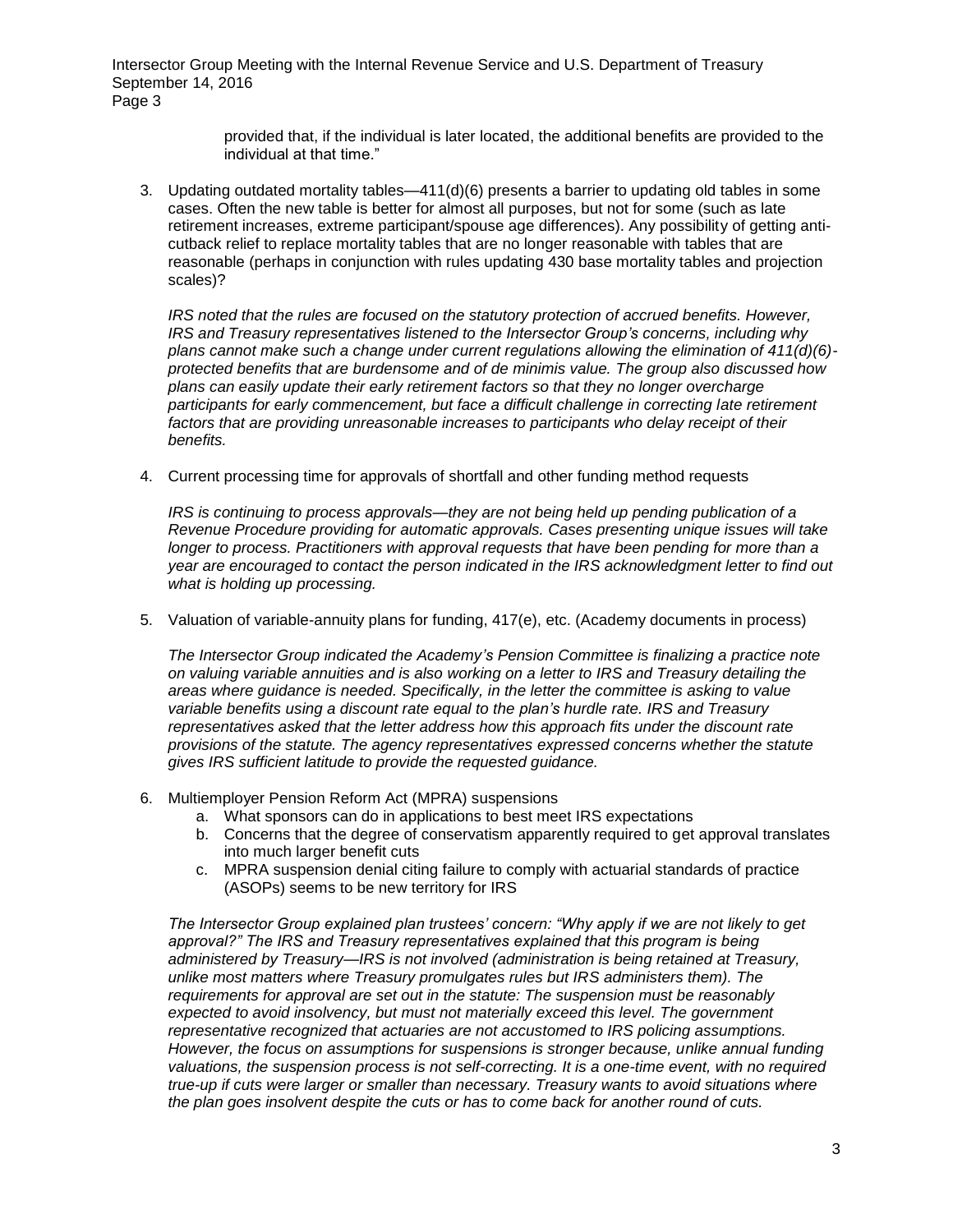*The regulations focused on the actuarial assumption used to demonstrate compliance. Treasury has identified the following particular areas of concern with applications received to date:*

- *a. Open group valuation assumptions—in particular, whether the age distribution for future hires is reasonable based on recent plan experience. In the representatives' view, a single assumed entry age would rarely be appropriate.*
- *b. Mortality assumption—the degree of credibility given to small participant populations.*
- *c. Investment return assumptions—must take into account a plan's negative cash flow position, which magnifies the impact of short-term expectations relative to long-term expectations.*
- *d. Estimating contribution base units—this is much more difficult to predict and support, but the plan and actuary need to provide support for the assumption selected.*

*The Intersector Group expressed concerns with Treasury letters rejecting suspension applications that state the plan's actuary failed to follow ASOPs. These concerns are especially strong where Treasury is evaluating under final rules applications that were submitted under proposed rules, which had different requirements regarding assumptions. The Intersector Group also noted that the increased emphasis on short-term expectations, while reasonable, is a deviation from established practice that in the current environment has the effect of requiring plans to impose larger benefit cuts on participants. The group also urged that there should be more back-and-forth with the actuary when evaluating filings submitted before final regulations were issued, to give the actuary the opportunity to support or revise assumptions.*

7. Church plan litigation—consequences of court rulings counter to current IRS ruling position

*IRS and Treasury representatives do not comment on pending litigation and how it may or may not affect IRS' positions, but are closely tracking developments. In particular, representatives could not comment on whether any changes in IRS position resulting from litigation would be applied retroactively.*

8. Treating early retirement factors as benefits, rights, and features for nondiscrimination testing rather than simply reflecting those factors in the average benefits percentage test and in the most valuable accrual rates of the general test—and the resulting serious adverse implications for closed plans and a range of ongoing plan designs

*IRS and Treasury representatives indicated this was not a new position and that benefits, rights, and features testing is necessary because "most valuable" amounts testing looks at just a single age, not the entire schedule of early retirement factors.*

9. Some hybrid plans with unusual above-market crediting rates remain confused as to how to come into compliance with the final rules. Combined with the recent changes to the determination letter program for individually designed plans, the consequences of "guessing wrong" could be potentially catastrophic if not discovered until the plan terminates many years down the road. The Intersector Group urged IRS to offer a special one-time determination letter opportunity within the next two years, solely for hybrid plans forced to change their interest crediting rate to comply with the final rules. This would involve a relatively small number of plans, and the scope of the determination letter could be limited to whether the new interest crediting rate satisfies the final rules, whether the change in the rate satisfies the final transition rules, and whether the plan as amended satisfies accrual rules.

*The Intersector Group discussed possible ways plan sponsors could gain comfort that they have properly come into compliance with the final rules for hybrid plans. The group suggested that IRS provide guidance addressing the following relatively common problem areas:*

*a. Pension Equity Plans with above-market implicit interest credits*